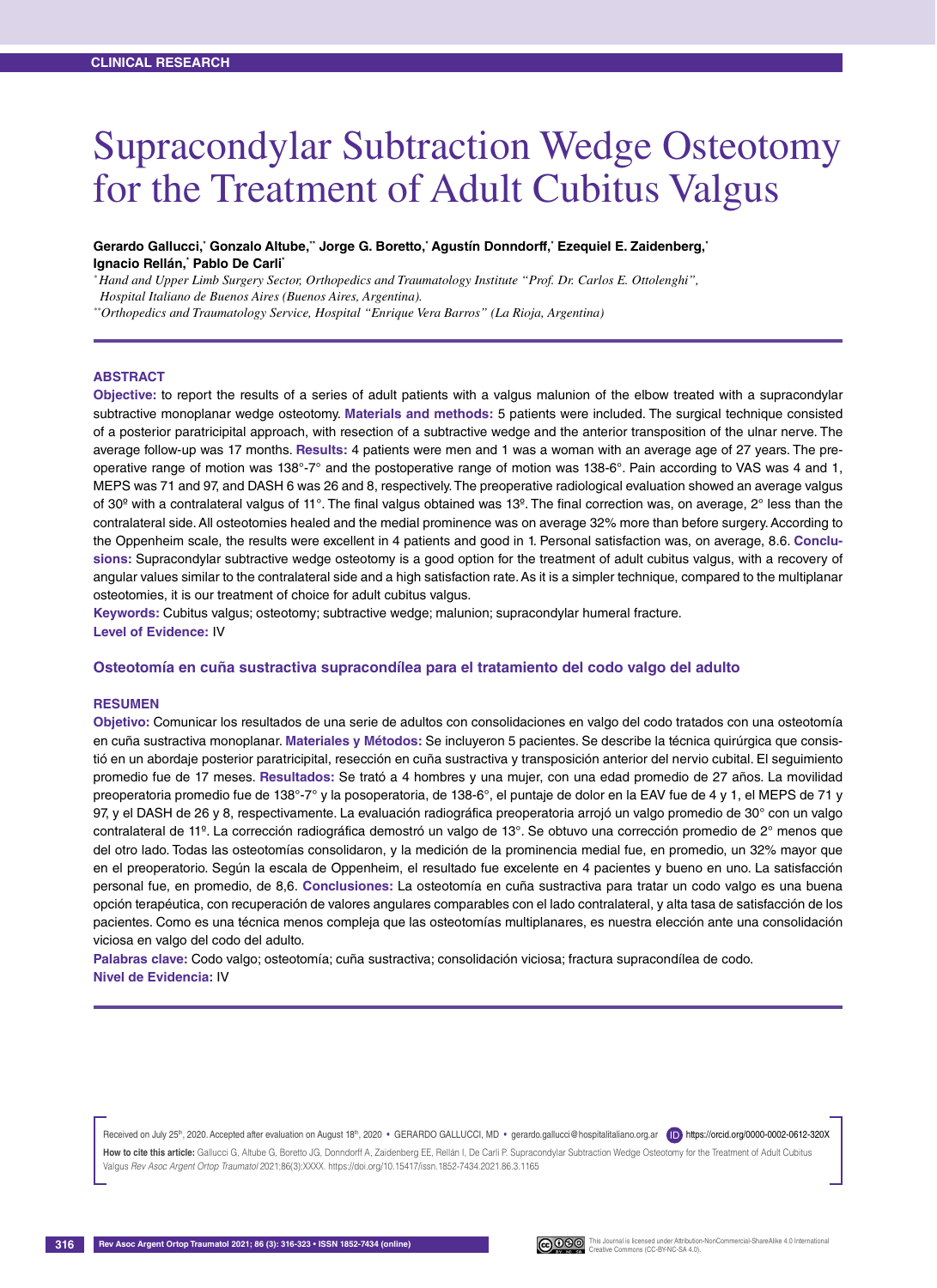## **Introduction**

Angular deformities of the elbow are common complications of supracondylar fractures in children. These alter joint orientation in a mono or multiplanar manner.<sup>1</sup> Cubitus varus is the most frequent complication, it has an average incidence of 30% (range 0-60%).<sup>2-4</sup>In contrast, cubitus valgus, caused by a nonunion of the lateral humeral condyle or premature physeal closure, is rare.<sup>5</sup>

This valgus deformity rarely compromises the function of the elbow, it presents as an aesthetic alteration. In many cases, it goes unnoticed, because it implies an increase in the physiological position of the elbow. However, there may be medial instability and irritation of the ulnar nerve induced by its stretching in complex cases.3

There are different types of osteotomies for the treatment of the cubitus valgus.<sup>6-8</sup> However, there is no consensus on which one achieves the best final outcome. Therefore, the choice of the surgical technique depends on the surgeon's preference.

Monoplanar osteotomy is a controversial procedure because it does not allow a multiplanar correction that often accompanies valgus deformity.

The objective of this study is to report the results of a series of adult patients with valgus consolidations of the elbow treated with a monoplanar subtractive wedge varizing osteotomy.

## **Materials and Methods**

A retrospective observational study was designed that included all patients who had undergone a corrective elbow osteotomy to correct a deformity, at our institution, between 2007 and 2019. 10 patients were identified. The inclusion criteria were: patients >18 years of age (skeletally mature), with vicious consolidations of the distal humerus with pathological valgus deviation  $(> 20^{\circ})$ ,<sup>7</sup> treated with a medial subtractive wedge varizing osteotomy, with complete pre and postoperative radiological studies and a follow-up  $>1$  year.

The final group encompassed five patients. The remaining five were excluded because they had varus consolidations (3 cases) and their age was <18 years (2 cases).

All preoperative and postoperative evaluations were carried out by one of the authors (GG).

The radiographic evaluation was performed in the regular anteroposterior and profile elbow views of both upper extremities, and they were analyzed comparatively.

To measure the deformity, the humerus-elbow-wrist angle<sup>8</sup> was used in the anteroposterior projection with the elbow extended and in maximum supination, drawing two transverse lines perpendicular to the humeral axis (one proximal and one distal) and two lines perpendicular to the axis of the forearm ( one proximal and one distal). Then a line was drawn perpendicular to the midpoint of the humeral lines and another connecting the midpoint of the forearm lines. The intersection between these two lines forms the humerus-elbow-wrist angle. The necessary correction angle was determined using the healthy contralateral side as a guiding parameter.

Medial prominence was measured with the Wohn scale $9$  (Figure 1).

Four patients had a history of a supracondylar fracture in childhood. One (Case 3) had suffered a posterolateral dislocation of the elbow at the age of 11 and, three years before our surgery, suffered a new trauma with dislocation. From that moment on, he had multiple episodes of subluxation.

Two patients had a nonunion of the humeral condyle due to a type 2 fracture of the Milch classification.10 Two patients had paresthesias in the ulnar territory and one (Case 1) had undergone a tendon transfer due to ulnar paralysis and anterior nerve transposition.

All were operated on by the same surgeon (GG).

### **Surgical technique**

The patients were placed in the prone position with the arm resting on a radiolucent surgical table. A posterior approach was performed and the ulnar nerve was identified and transposed anteriorly and in the subcutaneous plane in four of the five cases. The remaining patient was the one who had already undergone surgery. In the osteotomy surgery, the nerve was only identified, no surgical gesture was performed on it.

The paratricipital approach was used in all cases. The wedge to be resected had been previously measured and made in a plastic template and, with it, the osteotomy was performed. Previously, a hole had been created in the apex of the wedge 2 mm from the external cortex of the humerus to try to make the osteotomy incomplete and facilitate compression. It was temporarily fixed with two 2 mm Steinmann nails and then definitive osteosynthesis was carried out with two locking plates.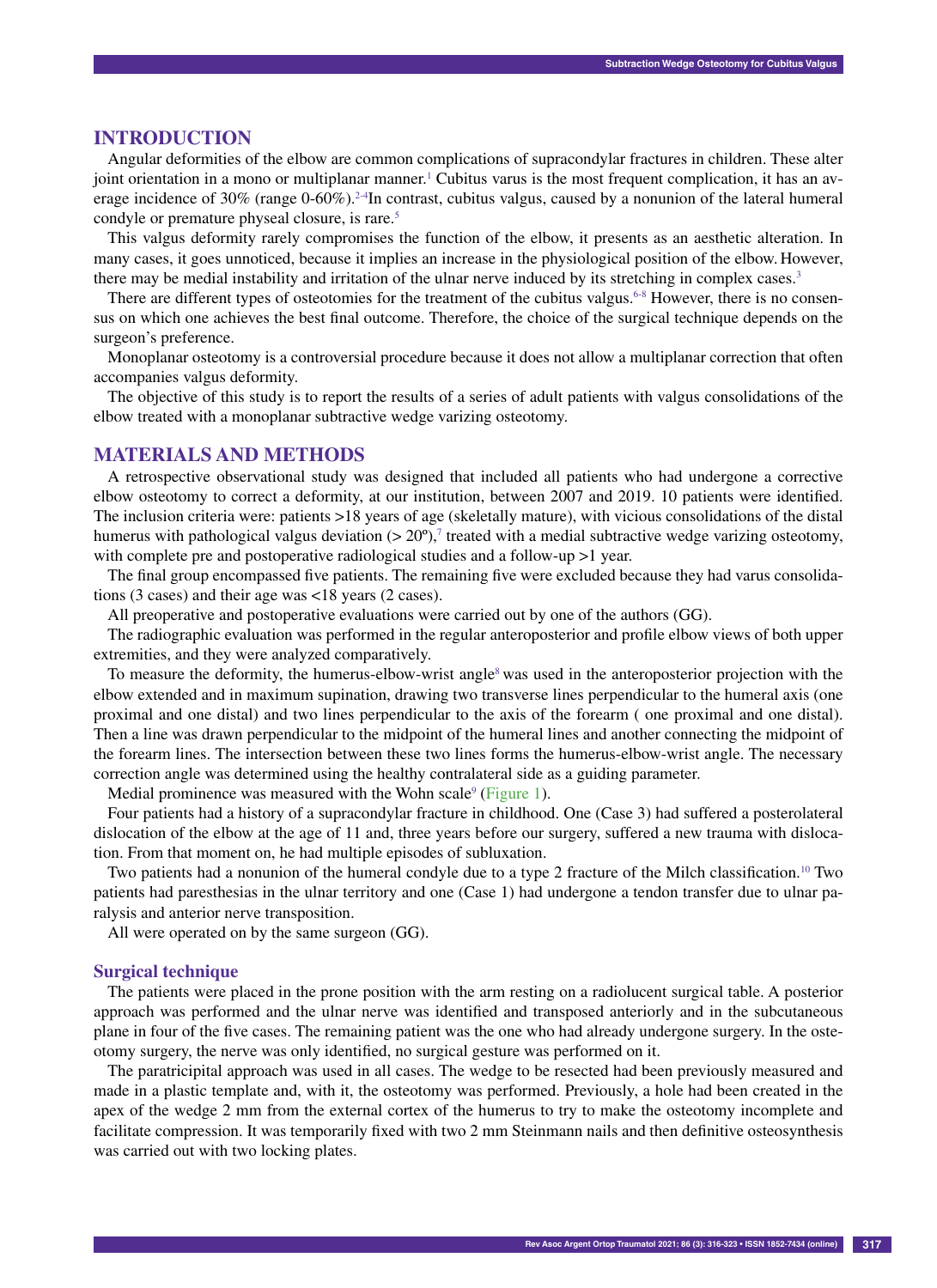

**Figure 1.** Medial prominence index measurement  $(\%) = (CB - BA)/CA \times 100$ .

One of the patients had posterolateral elbow instability so the distal approach was prolonged and, through the interval between the anconeus and the posterior ulna, the joint capsule was accessed and reconstruction of the lateral ligament was carried out with a triceps slice.

The closure was performed with a drain in all cases and postoperative immobilization was carried out with a plaster cast at 90° for one week. In the case of ligament reconstruction, immobilization lasted for six weeks.

The final clinical evaluation consisted of an objective examination measuring the range of motion with a goniometer and a subjective one using the DASH (*Disabilities of the Arm, Shoulder and Elbow*),<sup>11</sup> MEPS (*Mayo Elbow*) *Performance Score*) 12 and visual analog scale (VAS) scores for pain in activity and patient satisfaction.

To analyze the clinical outcomes of the correction of the deformity, the Oppenheim criteria scale13 was used, based on the measurement of the humerus-elbow-wrist angle, the active range of motion and the presence of complications. The result is considered excellent if the humerus-elbow-wrist angle correction has a difference <5º with respect to the contralateral side, the loss of range of motion is <5º and there are no complications; good if the difference of the humerus-elbow-wrist angle is 6º to 10º and the loss of the range of mobility is <6º-10º with respect to the contralateral elbow, accompanied by slight deformity, and poor if the difference is> 10º and the loss of the range of mobility is > 10<sup>°</sup> in relation to the contralateral elbow.

The average follow-up was 19 months (range 12–37).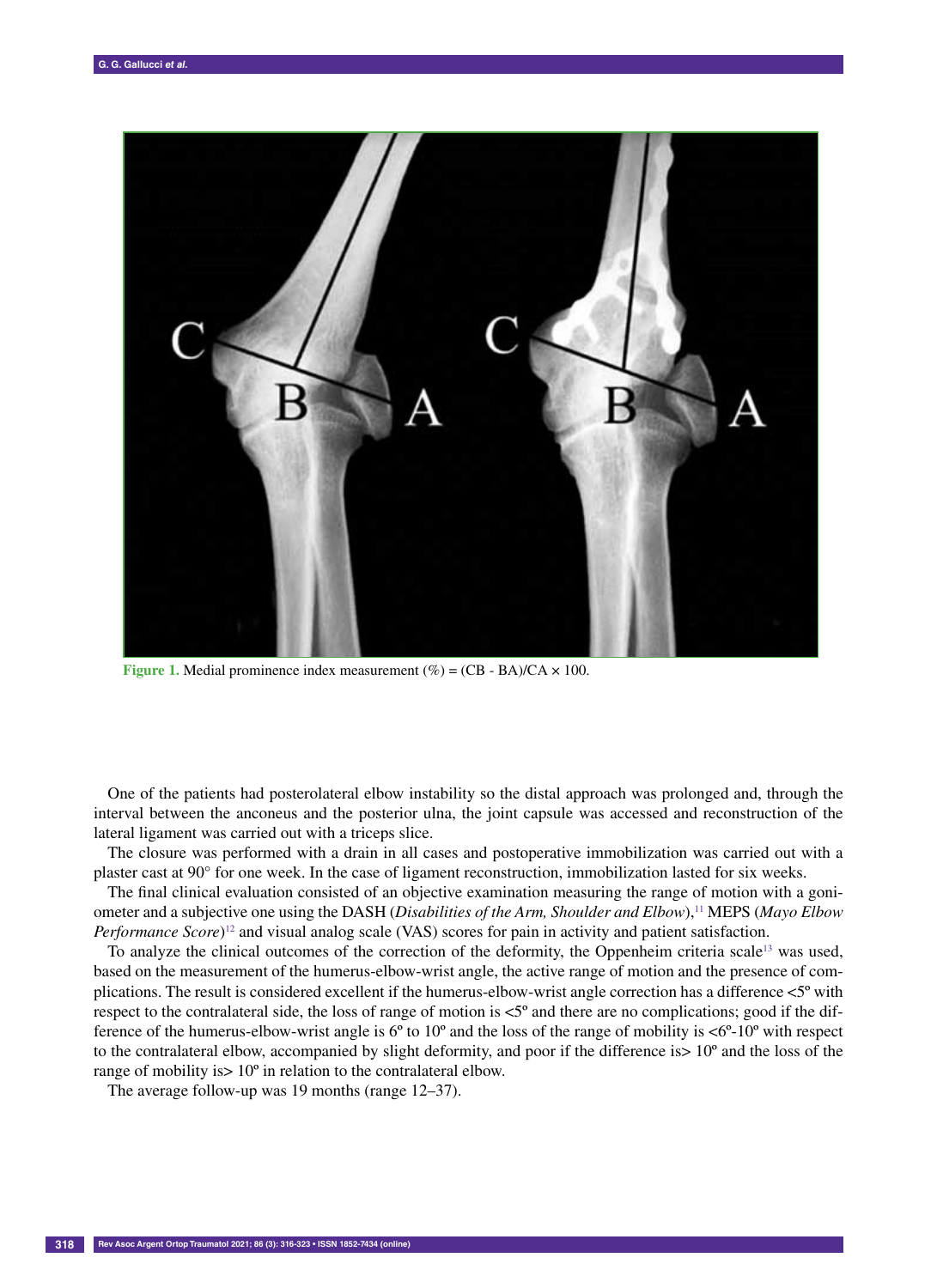# **Findings**

The group consisted of four men and one woman, with an average age of 27 years (range 18-42) (Table 1). The right side was affected in four cases and the dominant limb in another four. The average preoperative range of motion was 138-7 ° whereas the postoperative one was 138-6 °, the pain score according to the VAS was 4 and 1, the MEPS score was 71 and 97, and the DASH was 26 and 8. respectively (Table 2).

In two patients with ulnar paresthesias, the symptoms reappeared.

| <b>Patient</b> | Age | <b>Sex</b>   | <b>Associated</b>             | Valgus | <b>Valgus</b>                      | <b>Resected</b><br><b>Wedge</b><br>$(^\circ)$ | <b>Final</b><br>valgus<br>(°) | Correc-<br>tion<br>$(^\circ)$ | <b>Medial prominence</b> |                  |                 | <b>Follow-up</b> |
|----------------|-----|--------------|-------------------------------|--------|------------------------------------|-----------------------------------------------|-------------------------------|-------------------------------|--------------------------|------------------|-----------------|------------------|
|                |     |              | <b>lesions</b>                | (°)    | <b>Contralateral</b><br>$(^\circ)$ |                                               |                               |                               |                          | Preop.   Postop. | $\mathcal{Q}_0$ | (months)         |
|                | 23  | M            | Pseudocondyle                 | 29     | 6                                  | 23                                            | 8                             | $-2$                          | 22                       | 34               | 54              | 37               |
| 2              | 42  | M            | N <sub>o</sub>                | 34     | 15                                 | 19                                            | 19                            | $-4$                          | 52                       | 59               | 13              | 16               |
| 3              | 20  | $\mathbf{F}$ | Posterolateral<br>instability | 40     | 20                                 | 20                                            | 20                            | $\Omega$                      | 46                       | 54               | 17              | 12               |
| $\overline{4}$ | 18  | M            | N <sub>o</sub>                | 22     | 5                                  | 17                                            | 6                             | $-1$                          | 50                       | 61               | 22              | 13               |
| 5              | 34  | M            | Pseudocondyle                 | 25     | 8                                  | 17                                            | 11                            | $-3$                          | 24                       | 37               | 54              | 18               |
| Average        | 27  |              |                               | 30     | 11                                 | 19                                            | 13                            | $-2$                          | 39                       | 50               | 32              | 19               |

#### **Table 1.** Demographic data

 $M = male$ ,  $F = female$ .

## **Table 2.** Findings

| <b>Patient</b> | <b>Flexion-exten-</b><br>sion $(^\circ)$ |                            | <b>MEPS</b> |     | <b>DASH</b> |                                     | Pain           |                | Satis-<br>faction | Oppenhei-<br>men scale | <b>Complications</b>                        |  |
|----------------|------------------------------------------|----------------------------|-------------|-----|-------------|-------------------------------------|----------------|----------------|-------------------|------------------------|---------------------------------------------|--|
|                | Preop.                                   | Postop.   Preop.   Postop. |             |     |             | Preop.   Postop.   Preop.   Postop. |                |                |                   |                        |                                             |  |
| 1              | $145-0$                                  | $145 - 5$                  | 65          | 100 | 24          | 2                                   | 5              | $\mathbf{0}$   | 9                 | Good                   | Ulnar neuritis<br>and implant<br>extraction |  |
| 2              | $135 - 10$                               | $135 - 10$                 | 70          | 100 | 34          | 5                                   | 5              | $\overline{1}$ | 9                 | Excellent              | N <sub>o</sub>                              |  |
| 3              | $135-0$                                  | $135-0$                    | 65          | 85  | 34          | 13                                  | 5              | $\overline{2}$ | 9                 | Excellent              | N <sub>o</sub>                              |  |
| $\overline{4}$ | $140-10$                                 | $140-10$                   | 85          | 100 | 9           | 6                                   | $\overline{2}$ | $\mathbf{1}$   | 8                 | Excellent              | N <sub>o</sub>                              |  |
| 5              | $135 - 15$                               | $135 - 5$                  | 70          | 100 | 27          | 12                                  | 3              | $\mathbf{1}$   | 8                 | Excellent              | N <sub>o</sub>                              |  |
| Average        | 138-7                                    | 138-6                      | 71          | 97  | 26          | 8                                   | $\overline{4}$ | $\mathbf{1}$   | 8.6%              |                        |                                             |  |

MEPS = *Mayo Elbow Performance Score, DASH = Disabilities of the Arm, Shoulder and Elbow.* 

The preoperative radiographic evaluation showed an average valgus of 30º (range 22-40 °), with a contralateral valgus of 11º (range 5-20 °). Radiographic correction showed a valgus of 13º. Therefore, the correction obtained was, on average, 2° less than on the contralateral side. All osteotomies healed and the medial prominence measurement was, on average, 32% (range 13-54%) higher than preoperatively (Figures 2 and 3).

According to the Oppenheim scale, the results were excellent (4 cases) and good (1 case). Personal satisfaction with the outcome was, on average, 8.6 (range 8-9).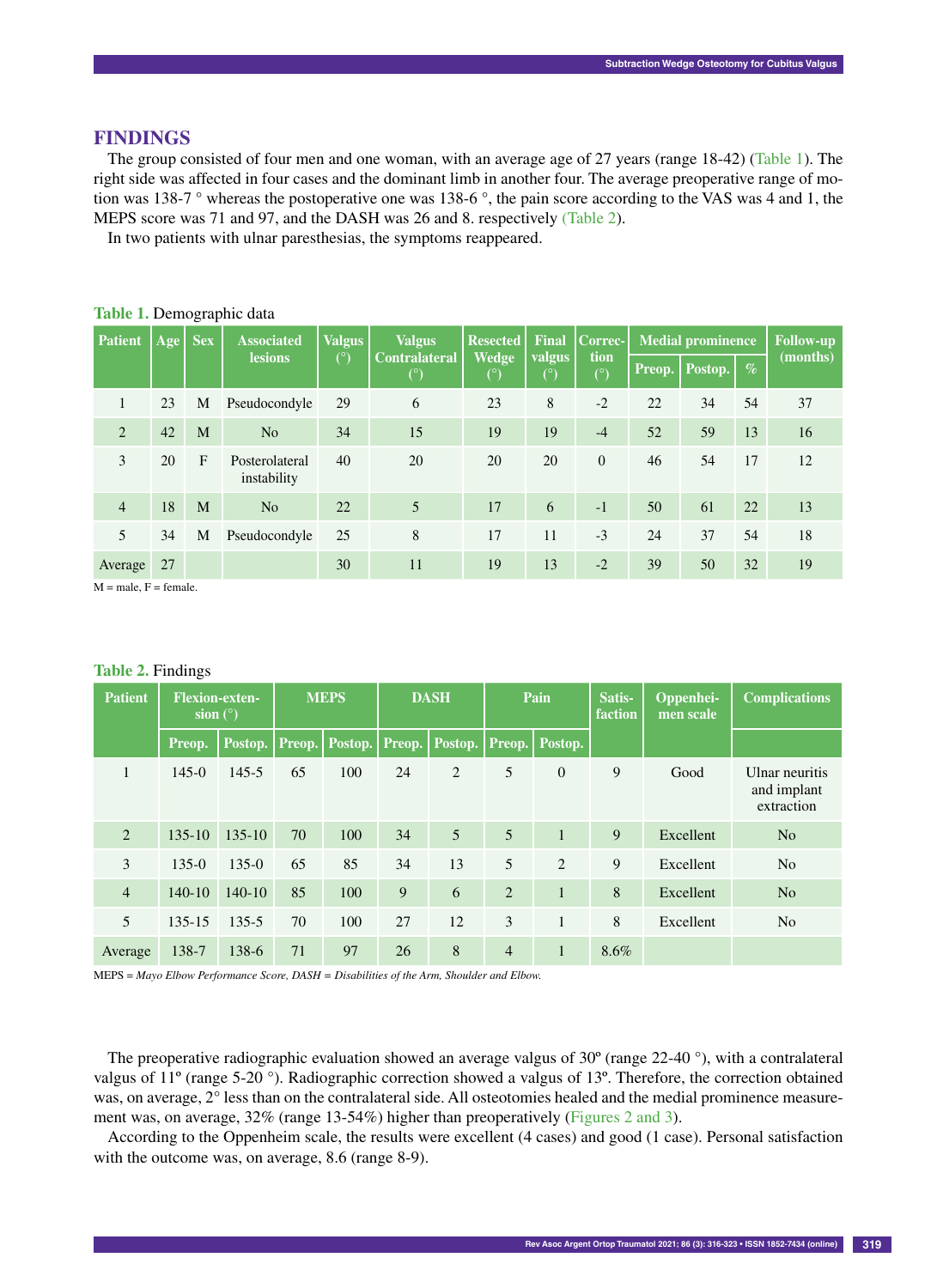

**Figure 2. A.** Patient with cubitus valgus (Case 1). **B and C.** Anteroposterior and lateral radiograph of the elbow, showing humeral condyle nonunion and a valgus deviation of 29°. **D.** Paratricipital approach. **E.** Subtraction wedge osteotomy. **F.** Osteotomy osteosynthesis. **G.** Radiograph showing an 8° postoperative valgus. **H-J.** Final range of motion.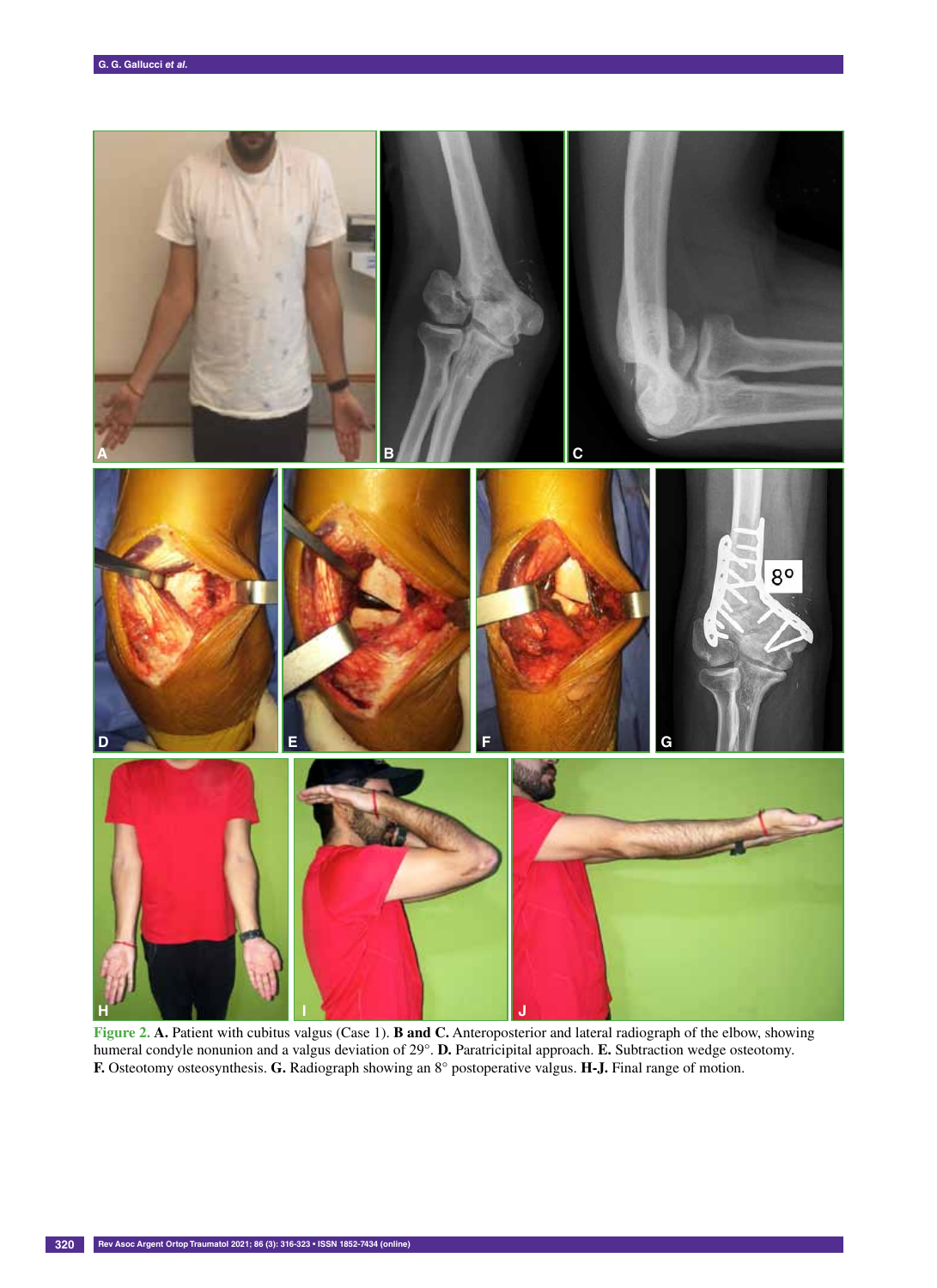

# **Discussion**

We reported the results of monoplanar wedge osteotomy for the treatment of elbow valgus and have obtained good functional outcomes. This type of osteotomy is widely criticized in the literature, because the deformity is often multiplanar, which is why, for many authors, so should be its correction. The osteotomy that we present is monoplanar, and it would not allow correction in all planes.<sup>6,7,14,15</sup> Weaknesses of this osteotomy include: that it does not allow a rotary correction, it provides less stability because it is a linear osteotomy, and it increases medial prominence, since it does not allow the translation of the distal fragment.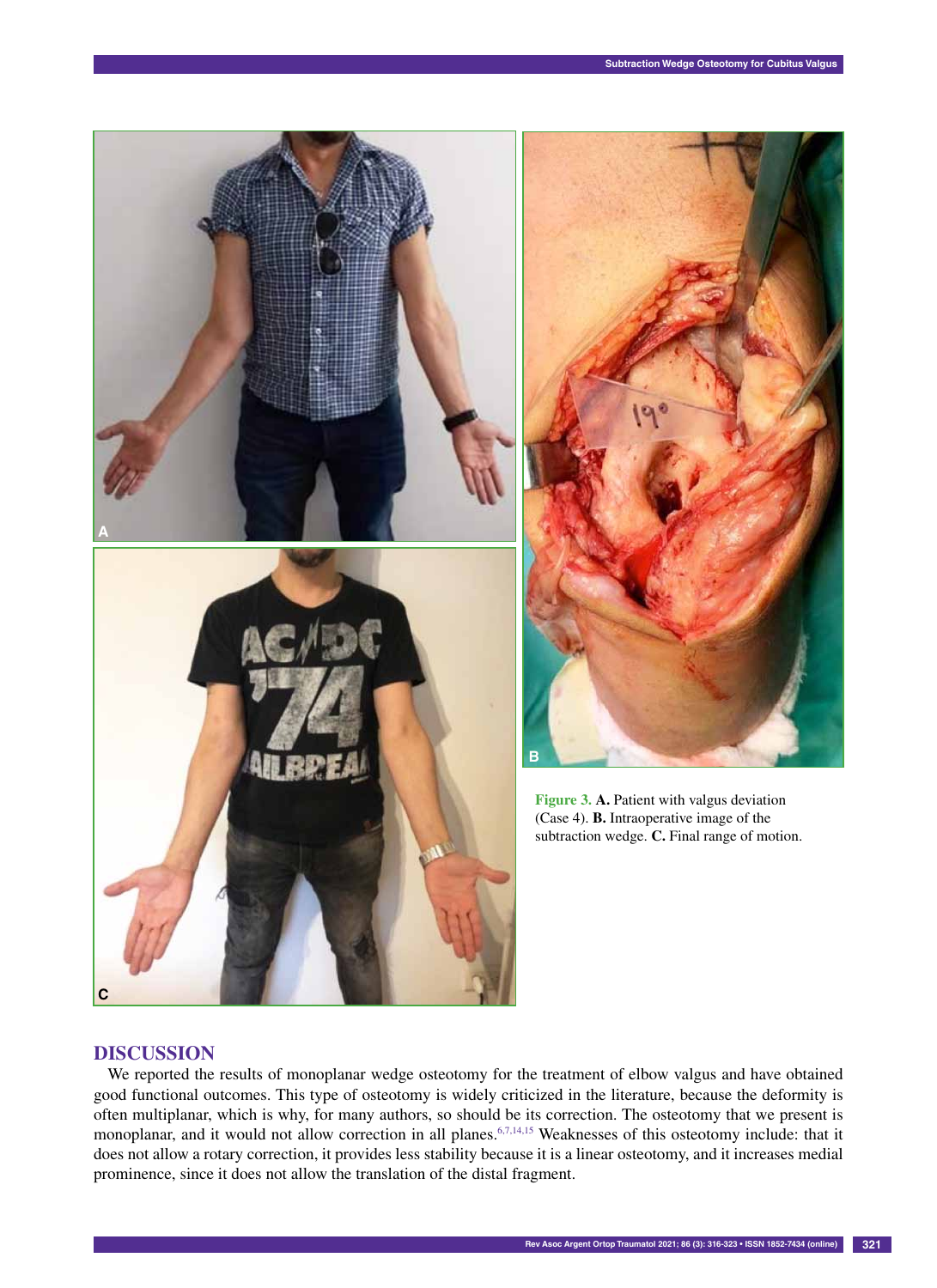The three most frequently published osteotomies are the closing wedge, the step-cut "V", and the dome-shaped. The step cut osteotomy has some advantages, such as providing intrinsic stability from the V-shape of the cuts and allowing multiplanar correction. Kin et al.<sup>8</sup> published the results of 13 patients treated with this technique. They achieved good angular correction, with an average final valgus of 9.1º and an improvement in medial prominence. However, four patients required an additional osteotomy to correct a flexion contracture.

The dome-shaped osteotomy is less complex than the previous one, but the correction, in our opinion, is less precise than with the resection of a wedge. Hahn et al.<sup>8</sup> reported 13 patients who underwent this osteotomy, with a valgus correction from 24º to 11º, with improvement in functional clinical scores and medial prominence.

Although these types of osteotomies would have the advantage of multiplanar correction, no published studies compare the results with monoplanar osteotomies. In our series, the increase in medial prominence was 32%. Although this is one of the criticisms of this technique, the clinical satisfaction of the patients has been high and none reported discomfort regarding this point.

Therefore, we consider that, except in exceptional cases, such as with a very marked deformity in other planes, in addition to the coronal one, monoplanar correction allows achieving similar results to those of other multiplanar techniques and with a simpler technique.

Humeral condyle nonunions were not treated because they were not symptomatic. Although some authors recommend osteosynthesis for nonunions,<sup>14,16</sup>others have obtained good results without surgical treatment.<sup>17</sup>

This study has many limitations. First of all, its retrospective nature. Second, the series consisted of a small number of patients with limited follow-up. Third, the final functional evaluation was done by the surgeon in charge. However, this type of deformity is a poorly reported condition in our literature and vindicates this oftencriticized type of osteotomy.

The subtractive wedge varizing osteotomy for the treatment of adult cubitus valgus is a good therapeutic option, the angular values achieved are comparable with those of the contralateral side, and the patient satisfaction rate is high. As it is a less complex technique than multiplanar osteotomy, it emerges as our choice when faced with a valgus malunion of the elbow.

Conflict of interests: The authors declare they do not have any conflict of interests.

G. Altube ORCID ID: https://orcid.org/0000-0001-6113-449X

J. G. Boretto ORCID ID: https://orcid.org/0000-0001-7701-3852

A. Donndorff ORCID ID: https://orcid.org/0000-0002-6384-4820

E. E. Zaidenberg ORCID ID: https://orcid.org/0000-0002-1535-0586 I. Rellán ORCID ID: https://orcid.org/0000-0003-4045-339X P. De Carli ORCID ID: https://orcid.org/0000-0002-9474-8129

# **References**

––––––––––––––––––

- 1. Arnold JA, Nasca RH, Nelson CL. Supracondylar fracture of the humerus: The role of dynamic factors in prevention of deformity. *J Bone Joint Surg Am* 1977;59:589-95. PMID: 873954
- 2. Storm SW, Williams DP, Khoury J, Lubahn JD. Elbow deformities after fracture. *Hand Clin* 2006;22(1):121-9. https://doi.org/10.1016/j.hcl.2005.12.005
- 3. Bub FR, Schulz AP, Lill H, Voigt C. Supracondylar osteotomies of posttraumatic distal humeral deformities in young adults-technique and results. *Open Orthop J* 2011;5:389-94. https://doi.org/10.2174/1874325001105010389
- 4. Labelle H, Bunnell WP, Duhaime M, Poitras B. Cubitus varus deformity following supracondylar fractures of the humerus in children. *J Pediatr Orthop* 1982;2(5):539-46. https://doi.org/10.1097/01241398-198212000-00014
- 5. Wilkins KE. Fractures and dislocations of the elbow region. En: Rockwood CA, Wilkins KE, King RE (eds.). *Fractures in children*, 4<sup>th</sup> ed. Philadelphia: Lippincott-Raven; 1996:600-887.